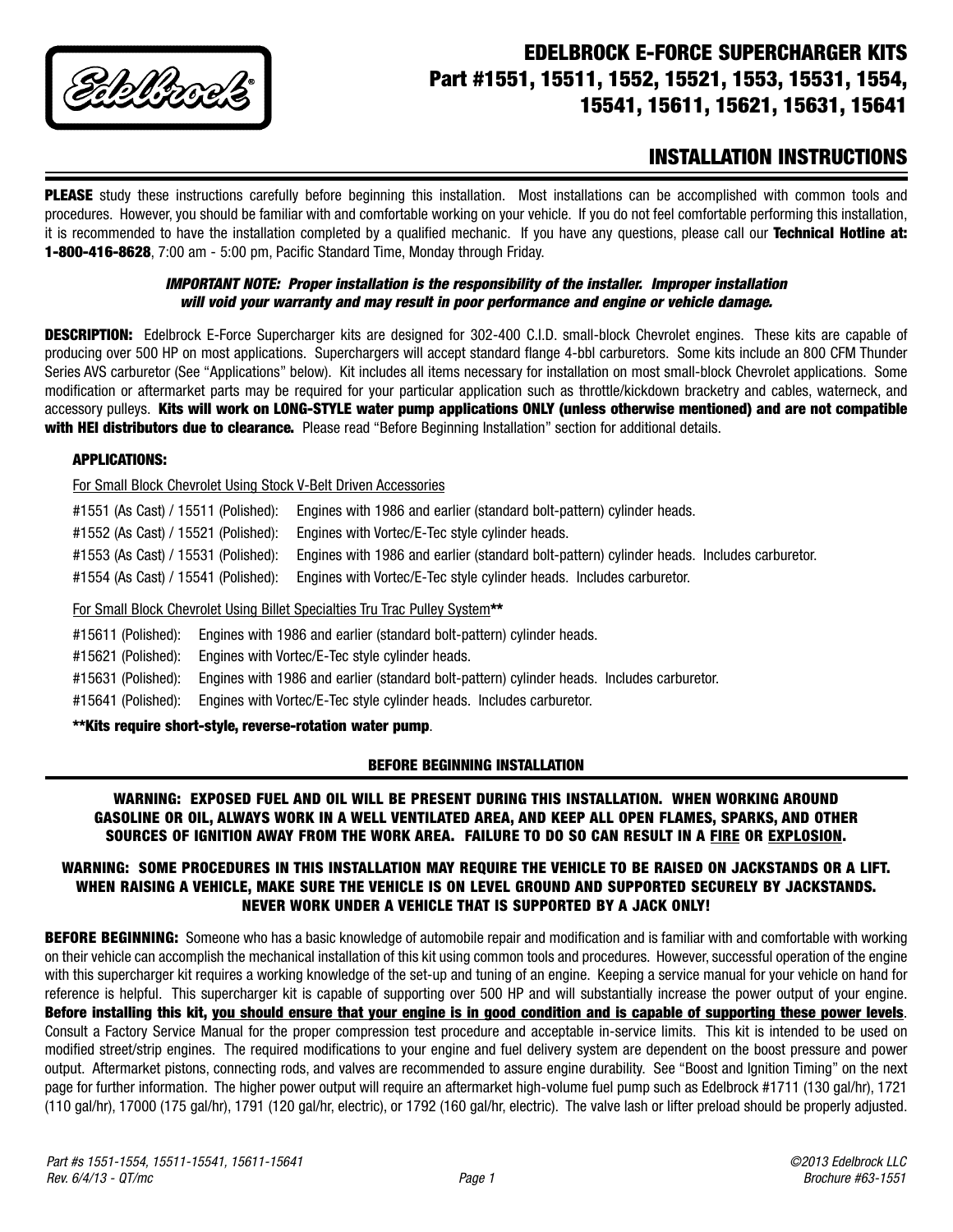If the valves are not properly seating, or the valve lash is not properly adjusted, the increased temperatures created by the increased power output could accelerate valve seat wear and cause burnt valves. If for any reason your engine has oil pressure that is below the acceptable service limits as specified in the Factory Service Manual, this problem should be corrected before installing this supercharger kit. Be sure to verify you have all parts listed in the "Kit Contents" section before starting your installation.

**BOOST AND IGNITION TIMING:** You MUST reset your ignition timing BEFORE driving the vehicle. Supercharged engines require the total timing to be reduced as compared to a stock engine. The general rule of thumb is to retard timing by two degrees (2°) per pound of boost. The E-Force Supercharger kit is designed to produce approximately 5 lbs. of boost under normal conditions. This would indicate that you retard total timing by 10°. Doing so however, can cause hard starting problems unless your advance curve is adjusted in order to allow you to run a normal initial timing setting. Initial timing should be set typically between 10-14° before TDC. Edelbrock recommends the use of a boost dependent timing retard device with the E-Force Supercharger Kit. This will allow you to run a typical advance curve for optimal performance under all conditions, in or out of boost. We recommend a timing controller such as the MSD Boost Timing Master (MSD Part #8762).

**BOOST PRESSURE READINGS:** The E-Force Supercharger Kit is designed and intended to produce approximately 5 lbs. of boost on a street/strip modified 350 C.I.D. small-block Chevrolet engine. Our 9.5:1 compression ratio test engine featured our Performer RPM Hydraulic-Roller Camshaft and E-Tec 200 cylinder heads. Stock and more mildly built engines may see higher boost pressures due to being less able to consume the air flow being provided by the supercharger. As RPMs increase, this effect is more noticeable as pressure builds up in the intake manifold. Higher flowing engines may see less boost pressure due to their ability to use more of the air being pushed into the engine by the supercharger. It is possible to look for this effect by reading boost pressure midway through the engine's operating range (i.e. 3500-4000 rpm), and again at the high end of the operating range (i.e. 5500-6000 rpm). If boost pressure increases significantly as RPM increases, this is an indication of your engine requiring increased breathing capacity in order to use the full potential of the E-Force Supercharger Kit. Ported or aftermarket cylinder heads and a more aggressive camshaft would be recommended. If boost pressure does not increase significantly as you reach the upper end of your operating range, then your engine is breathing adequately for use with the E-Force Supercharger Kit. If the supercharger is producing significantly less boost than your engine combination warrants, it may be necessary to tighten the sneeze valve (the large nut mounted on a spring, located at the rear of the supercharger). Use caution when adjusting this valve, as overtightening it may result in engine damage in the event of a backfire. The factory setting is to tighten the nut until 1-1/2 to 2 threads are visible at the end of the stud.

**AFTER INSTALLATION, BEFORE STARTING THE VEHICLE:** We strongly recommend using a colder spark plug in the engine. In our testing, we used Champion RC9YC spark plugs. You may use any manufacturer's plugs that match the correct plug configuration and are two to three heat ranges colder than were used in the naturally aspirated engine. The use of 91 octane fuel (minimum) is required with the use of this E-Force supercharger kit (in typical engines; high compression ratio/strip applications will require higher octane fuel). The increased cylinder pressures created as a result of supercharging can lead to detonation (pinging), if lower grade fuel is used. Also, using exhaust headers and a dual exhaust system with free-flowing mufflers is highly recommended.

#### **IMPORTANT NOTE**

**CAUTION: THE BOLTS ATTACHING THE SUPERCHARGER TO THE INTAKE MANIFOLD TOP PLATE ARE PRE-INSTALLED AND HAVE HAD A THREAD LOCKING COMPOUND APPLIED.**

## **DO NOT ATTEMPT TO DISASSEMBLE THE SUPERCHARGER FROM THE TOP PLATE!**

**REMOVING THESE BOLTS AND REINSTALLING THEM CAN RESULT IN THE BOLTS COMING LOOSE DURING ENGINE OPERATION AND POTENTIALLY FALLING INTO AN INTAKE PORT, CAUSING SEVERE ENGINE DAMAGE!**



**SUPERCHARGER TO TOP PLATE BOLTS. DO NOT REMOVE!**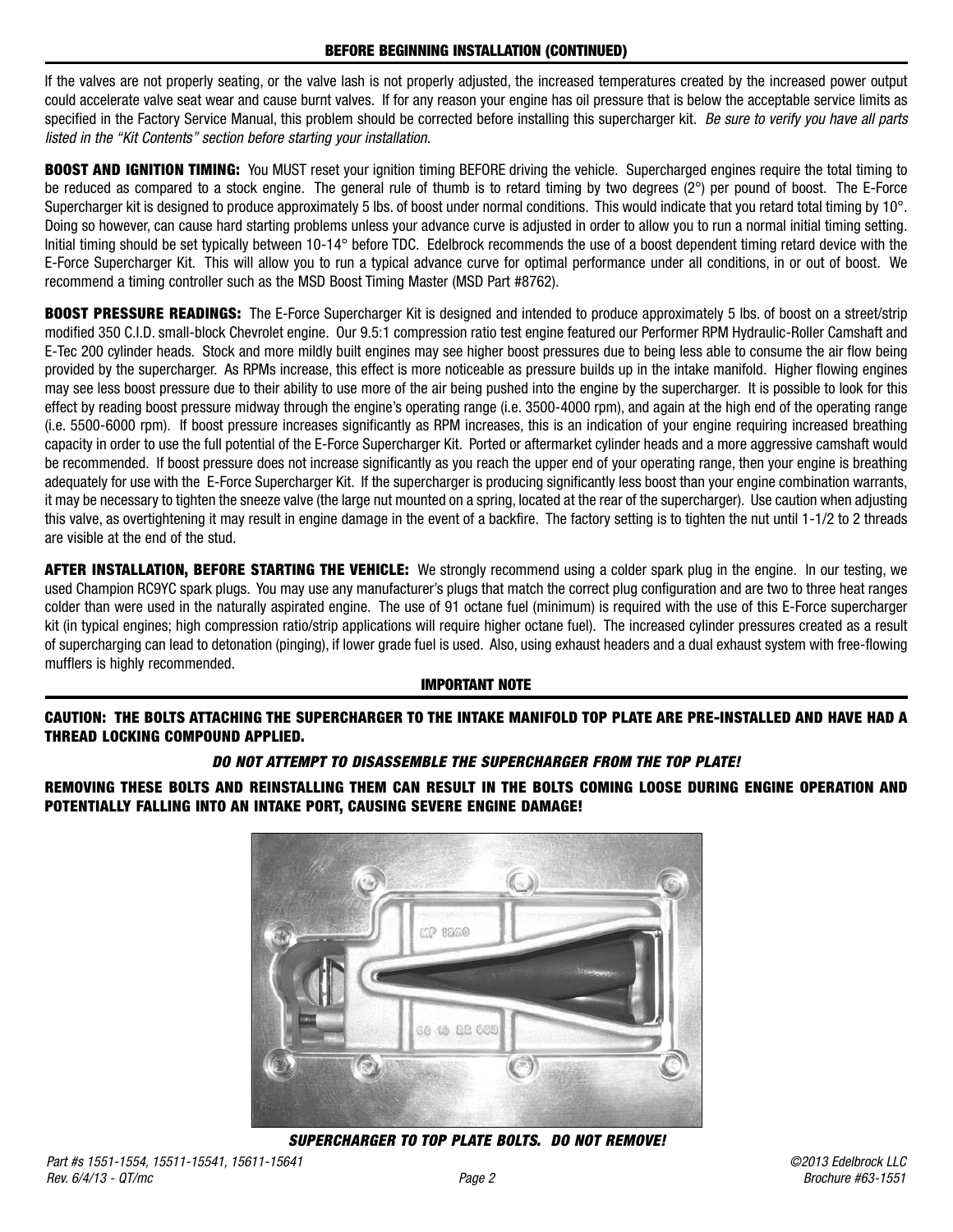#### **FOR STANDARD V-BELT DRIVE ACCESSORIES**

- ❑ 1 Supercharger/Manifold Top Plate Assembly
- ❑ 1 Supercharger Intake Manifold
- ❑ 1 Supercharger Snout Support/Idler Pulley Bracket
- ❑ 1 Alternator Support Bracket
- ❑ 1 Idler Pulley
- ❑ 1 Idler Pulley Spacer
- ❑ 1 Idler Pulley Nut
- ❑ 1 Crankshaft Supercharger Drive Pulley
- ❑ 3 Crankshaft Pulley Shim
- ❑ 1 7/16-20 x 2.75" Long, 1.50" Shoulder Bolt (Crankshaft Balancer)
- ❑ 3 3/8-24 x 3.75" Long, 2.625" Shoulder Bolt (Crankshaft Pulley)
- ❑ 3 3/8-16 x 4" Long, 2.75" Shoulder Bolt (Idler Pulley and Bracket)
- ❑ 10 3/8-16 x 1.25" Long Bolt (Intake Manifold) Standard Bolt Pattern Kits Only
- ❑ 2 3/8-16 x 1.75" Long, .625" Shoulder Bolt (Intake Manifold) Standard Bolt Pattern Kits Only
- $\Box$  4 5/16-18 x 1.75" Long Bolt (Intake Manifold) Vortec/E-Tec Bolt Pattern Kits Only
- $\Box$  4 5/16-18 x 2.5" Long Bolt (Intake Manifold) Vortec/E-Tec Bolt Pattern Kits Only
- ❑ 8 1/4-20 x 1" Long Bolt (Manifold Top Plate to Intake Manifold)
- ❑ 4 5/16-18 x 1" Long Bolt (Manifold Top Plate to Intake Manifold) Standard Bolt Pattern Kits Only
- ❑ 3 3/8" I.D. Split-Lock Washer
- ❑ 1 7/16" I.D. Split-Lock Washer
- ❑ 1 7/16" I.D. x .120 Thick Flat Washer
- ❑ 1 Supercharger Drive Belt
- ❑ 1 Intake Manifold O-Ring Seal (54" Long)
- ❑ 1 Intake Manifold Gaskets (Pair)
- ❑ 1 Carburetor Kit (800CFM Thunder Series AVS, Electric Choke)**\*\***
- ❑ 1 Carburetor Stud, Nut, & Washer Kit**\*\***

**\*\***Carburetor and associated hardware included in certain kits ONLY. See "Applications" section for those kits that include carburetor.

## **FOR BILLET SPECIALTIES TRU TRAC PULLEY SYSTEM**

- ❑ 1 Supercharger/Manifold Top Plate Assembly
- ❑ 1 Supercharger Intake Manifold
- ❑ 10 3/8-16 x 1.25" Long Bolt (Intake Manifold) Standard Bolt Pattern Kits Only
- ❑ 2 3/8-16 x 1.75" Long, .625" Shoulder Bolt (Intake Manifold) Standard Bolt Pattern Kits Only
- $\Box$  4 5/16-18 x 1.75" Long Bolt (Intake Manifold) Vortec/E-Tec Bolt Pattern Kits Only
- $\Box$  4 5/16-18 x 2.5" Long Bolt (Intake Manifold) Vortec/E-Tec Bolt Pattern Kits Only
- ❑ 8 1/4-20 x 1" Long Bolt (Manifold Top Plate to Intake Manifold)
- $\Box$  4 5/16-18 x 1" Long Bolt (Manifold Top Plate to Intake Manifold) Standard Bolt Pattern Kits Only
- ❑ 1 Intake Manifold O-Ring Seal (54" Long)
- ❑ 1 Intake Manifold Gaskets (Pair)
- ❑ 1 Carburetor Kit (800CFM Thunder Series AVS, Electric Choke)**\*\***
- ❑ 1 Carburetor Stud, Nut, & Washer Kit**\*\***

**\*\***Carburetor and associated hardware included in certain kits ONLY. See "Applications" section for those kits that include carburetor.

**IMPORTANT NOTE:** Edelbrock E-Force Supercharger kits do not include the Billet Specialties Tru Trac Pulley System. These systems are available seperately from Edelbrock and include a water pump, A/C compressor, drive belt, alternator, and all the pulleys, brackets, and mounting hardware necessary for a complete installation. These systems can be purchased with a power steering pump as part #1565, or without as part #1566.

#### **ADDITIONAL PARTS AND TOOLS**

## **TOOLS AND EQUIPMENT:**

- ❑ Box and open end wrenches
- ❑ Socket set
- ❑ Distributor wrench
- ❑ Pliers (channel locks and hose clamp)
- ❑ Screw drivers (regular and Phillips)
- ❑ Torque wrench
- ❑ Hammer
- ❑ Gasket scraper or putty knife
- ❑ Timing light
- ❑ Vacuum gauge
- ❑ Rags
- ❑ Water bucket
- ❑ Paper and pencil

## **ADDITIONAL PARTS AND SUPPLIES:**

- ❑ Gaskets-Edelbrock, or performance gasket equivalent
- ❑ Pipe plugs, if needed
- ❑ Edelbrock Gasgacinch (#9300)
- ❑ RTV High Temp silicone sealer or O/2 sensor safe RTV
- ❑ Masking tape
- ❑ Modeling clay or putty
- ❑ Chalk
- ❑ Radiator coolant
- ❑ Teflon thread tape or PST thread sealer or equivalent
- ❑ Thread locking compound such as Loctite™ (Red, Blue, or equivalent)
- ❑ Supercharger & Accessory drive belt (for Billet Specialties applications, see installation procedure for recommended part numbers)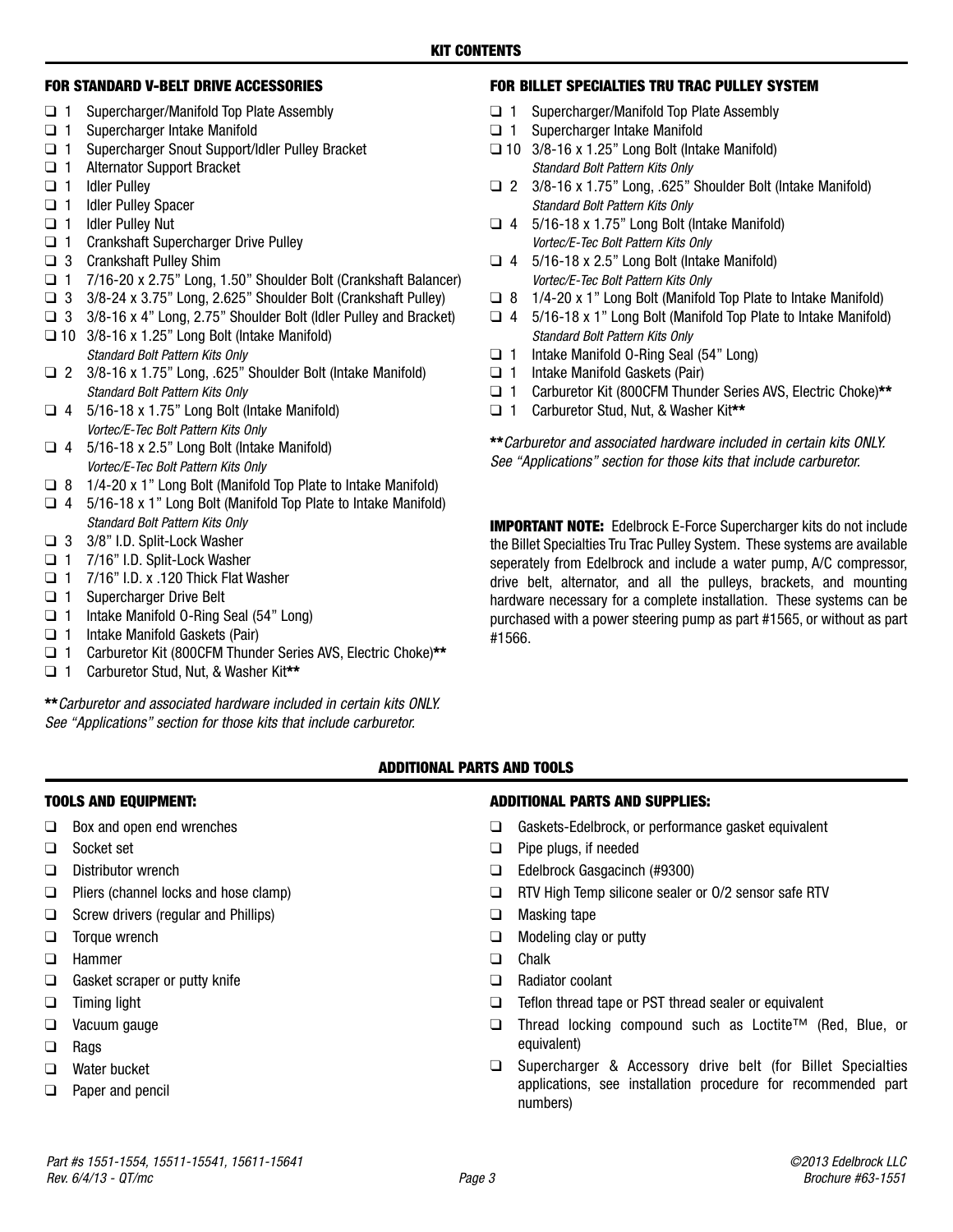- 1. Make sure vehicle is on level ground, and the wheels are chocked. Disconnect battery.
- 2. Loosen tension on accessory belts and remove belts. Remove alternator tensioning bracket (upper bracket) from water pump.
- 3. Remove crankshaft pulley bolts and remove accessory pulley. Remove crankshaft balancer bolt, but do not remove the balancer itself.
- 4. Drain radiator coolant (drain plug will normally be located on lower right facing engine).
- 5. Remove radiator hose, thermostat housing and thermostat, if mounted on manifold.
- 6. Remove gas cap to relieve pressure. Disconnect fuel line from carburetor and plug it. Replace gas cap.
- 7. Disconnect all linkage from carburetor such as throttle, throttle springs, transmission, cruise control and automatic choke.
- 8. Make note of locations and tag and remove coil wires, sensor wires, and vacuum lines.
- 9. Remove all brackets that are on the manifold.
- 10. Loosen or remove valve cover bolts on valve covers for manifold removal and replacement. It may be necessary to replace valve cover gaskets, if broken, to prevent oil leakage.

## 11. **REMOVING IGNITION:**

**CAUTION**: Follow instructions carefully, as serious damage can occur when ignition is not removed and reinstalled correctly.

- A. Remove distributor cap.
- B. Note position of rotor and make a mark on the distributor case in line with the rotor point.
- C. Note position of distributor vacuum canister and place one type of mark on valve cover or firewall in line with the vacuum outlet. This will be used as a reference. However, you may have to re-align the distributor to clear the supercharger after installation.
- D. Note position of points (or magnetic trigger wheel), if open, how much; if closed, note the distance from point block to cam lobe **(See Figure 1)**.



- E. Remove distributor. **Do not rotate engine after removing distributor**.
- 12. Remove Intake Manifold bolts and remove intake manifold.

## 13. **GASKET SURFACE PREPARATION:**

**NOTE:** This is a MUST to ensure proper sealing. Use supplied gaskets only.

A. **THOROUGHLY clean intake manifold bolt holes and cylinder head flanges and end seal surfaces of all remaining gasket material and sealer**. To prevent gasket pieces from falling into ports and combustion chambers when cleaning old gaskets from head surfaces, lay rags in lifter galley and stuff paper towels or rags into ports. When clean, remove stuffing carefully making sure all particles fall on rags in lifter galley. Carefully remove rags containing particles. Wipe gasket surfaces clean with rags using lacquer thinner to remove any oil or grease.

> **NOTE:** Check gaskets on head surface and manifold to make sure they are correct. Beaded side faces up.

B. Coat head surface and cylinder head side of intake gaskets with Edelbrock Gasgacinch #9300 **(See Figure 2)**.



14. Within a few minutes gaskets and surface will become tacky to the touch. Carefully place gaskets on head surface, aligning ports and bolt holes **(See Figure 3)**. See instructions on gasket package for further details.

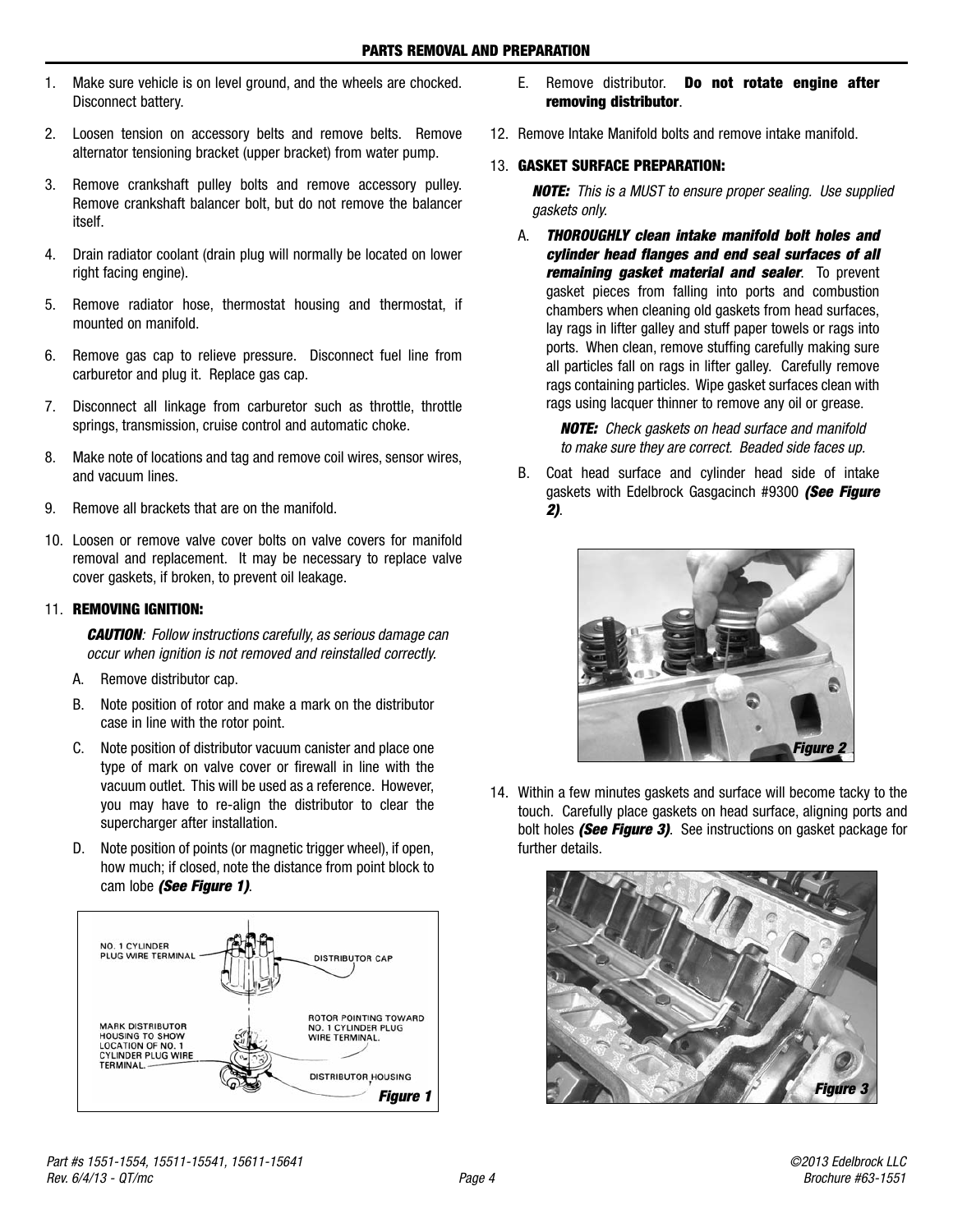1. With the intake gaskets in place, apply a small amount of RTV High Temp silicone sealer around the water passages on the intake manifold side **(See Figure 4)**.

**NOTE:** If you are using an air/fuel ratio meter (O2 sensor) on your vehicle, use 02 sensor safe silicone ONLY.



2. With the Edelbrock intake manifold, you must use RTV High Temp silicone sealer instead of end seal gaskets. Apply a 1/4" thick bead of sealant across each end seal surface **(See Figure 5)**.



3. Carefully install the intake manifold onto the engine, making sure the ports and bolt holes line up with the gasket. For 1986 and earlier applications, you may install the intake manifold bolts.

**NOTE:** You MUST use Loctite™ (Red #242, Blue #271, or equivalent thread locking compound) on bolts located under the supercharger top plate. This will prevent the possibility of bolts backing out and falling into the intake manifold, resulting in severe engine damage. Make sure to clean bolt threads and bolt hole threads prior to applying thread locking compound.

Torque bolts to 25 ft./lbs. Follow the sequence shown in **Figure 6**. For E-Tec/Vortec applications, install the four (4) outermost bolts ONLY, and DO NOT TIGHTEN. Snug these bolts by hand with a small box-end wrench. This will keep the manifold steady while installing the supercharger and manifold top plate assembly **(See Figure 7)**.





4. Install the provided length of O-Ring Seal into the groove on the intake manifold. Take care not to stretch the seal as you place it into the groove. This will cause the ends to separate over time and can cause a vacuum/boost leak. Trim the seal carefully so that the ends butt against each other neatly. Apply a dab of RTV silicone where the ends of the seal meet **(See Figure 8)**.



5. Carefully place the supercharger and manifold top plate assembly onto the intake manifold **(See Figure 9)**.

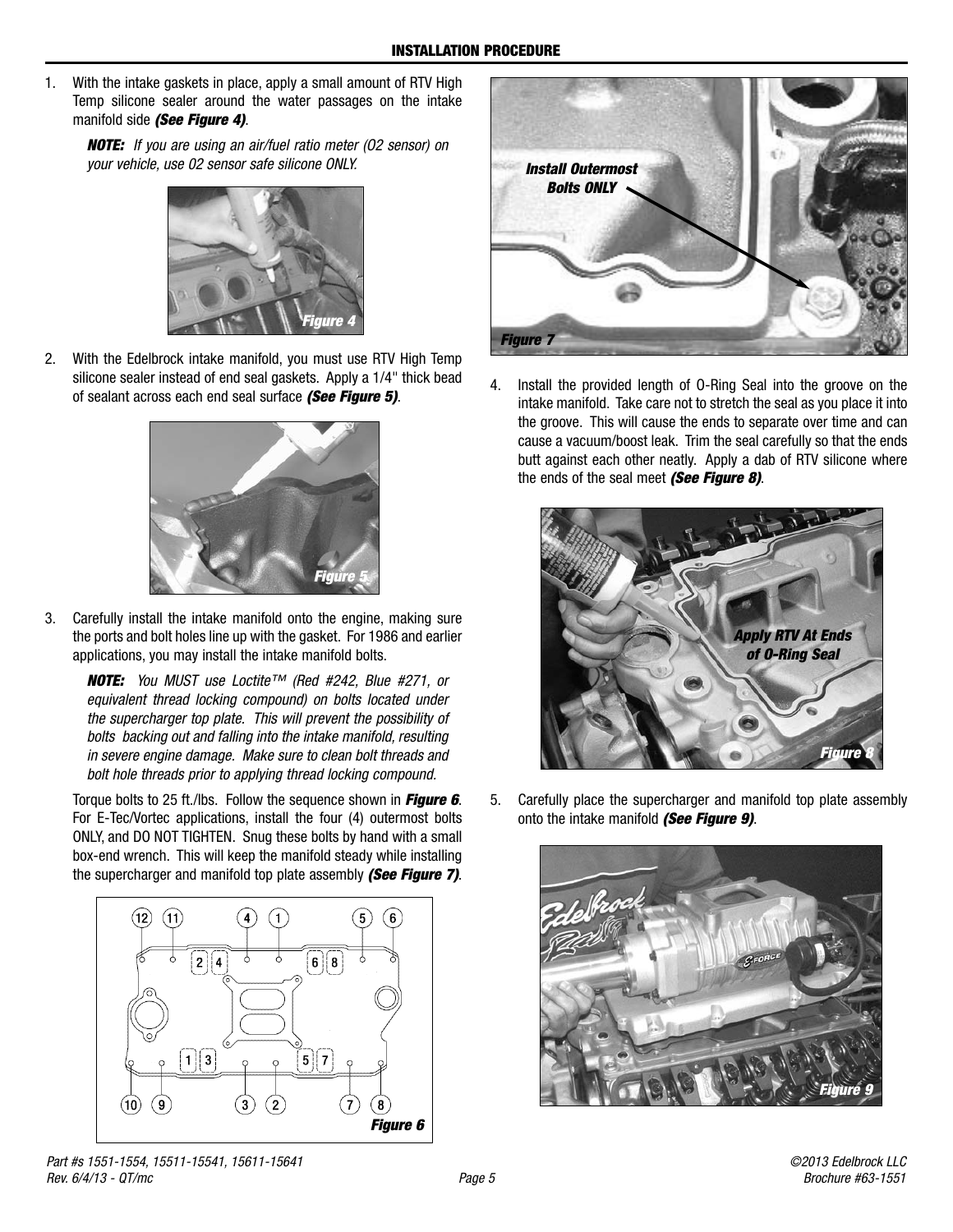6. For 1986 and earlier applications, install the top plate to intake manifold bolts and torque bolts to 8-10 ft./lbs. On E-Tec/Vortec applications, install the top plate to manifold bolts and snug down with a small box end wrench. You may now install the remaining four (4) intake manifold bolts (that pass through the top plate) and tighten all of the manifold bolts to 11 ft./lbs by the sequence shown in **Figure 10**. Then torque the remaining top plate to manifold bolts to 8-10 ft./lbs. Tighten bolts in a criss-cross pattern, starting in the center and working outward.



- 7. Place a clean rag over the carburetor opening in the supercharger to prevent any debris from entering during the remainder of the installation.
- 8. Reinstall the distributor **(See Figure 11)**. Make sure the distributor is aligned in the same position, with the rotor pointing to the same terminal as it was when the distributor was removed. You may need to lift and reinsert the distributor multiple times to align the rotor.



9 Install supercharger drive pulley in front of the factory accessory crank pulley using the supplied 3/8-24 x 3.75" long shoulder bolts and 3/8" lock washers **(See Figure 12)**. Install the supplied 7/16- 20 x 2.75" balancer bolt with a 7/16" lock washer first and snug the bolt down until the pulley is flush. Do not fully tighten at this time. Slip the drive belt over the top and bottom pulleys, and make sure the pulleys are in-line. If they are not aligned, remove the drive belt and pulley from the crankshaft and use the provided shims to align the pulley. Once properly aligned, torque the balancer bolt to 60 ft./lbs., and torque the pulley bolts to 32-35 ft./lbs. You may leave the drive belt uninstalled at this time.



#### 10. **Install the supercharger snout support/idler pulley bracket:**

A. For standard pulley applications, you will attach the bracket to the front of the intake manifold using two (2) of the 3/8-16 x 4" long x 2.75" shoulder bolts **(See Figure 13)**. Install the Alternator Tensioning bracket under the passenger side bolt **(See Figure 13)**. Align the tensioning bracket with the alternator and tighten the snout support/idler pulley bracket bolts. Install the alternator tensioning bolt, but do not tighten at this time.



B. Install the idler pulley onto the bracket. Use the remaining 3/8-16 x 4" long x 2.75" shoulder bolt, idler pulley spacer, and square idler pulley nut to attach the idler pulley to the bracket **(See Figure 14)**. Make sure the nut is aligned with the slot on the back of the bracket.

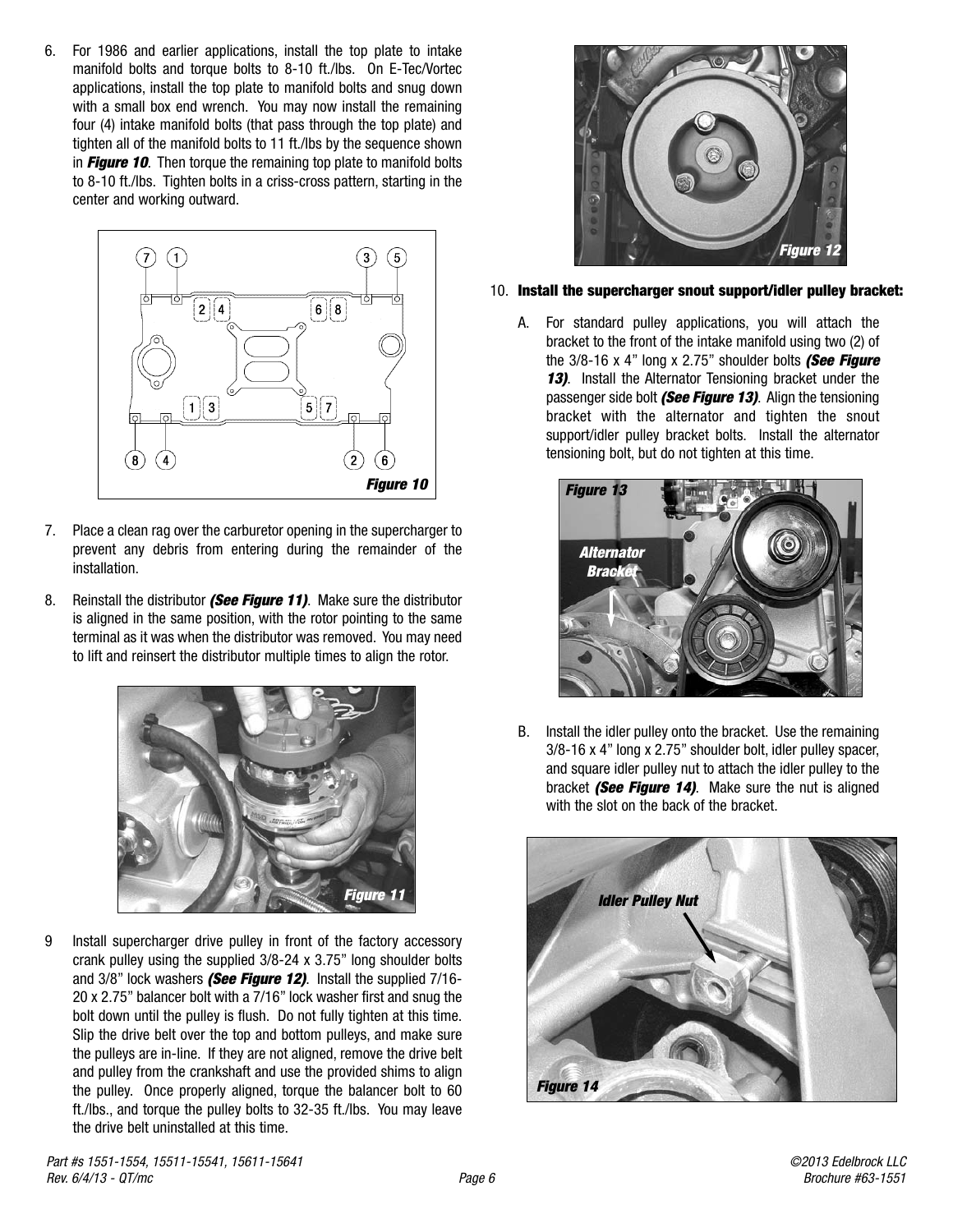### 11. **Supercharger and Accessory Drive Belts:**

- A. Standard drive kits will require you to install your accessory drive belts prior to installing the supercharger drive belt. Reinstall any bracketry that was attached to the intake manifold, replace accessory belts, and adjust tension on your accessories. Tighten all accessory bolts.
- B. Install the supercharger drive belt. Adjust tension on the belt by sliding the idler pulley along the slot in the idler pulley bracket. When proper tension is attained, you should only be able to twist the belt 90 degrees using your thumb and forefinger **(See Figure 15)**.



- 12. Remove the rag covering the supercharger inlet, and install your carburetor. For kits including an Edelbrock carburetor, use the provided carburetor studs/nuts/washers. Connect your fuel line to the carburetor at this time.
- 13. Connect your throttle linkage. Remember, the factory throttle cable bracket will not work with the supercharger kit. A bracket designed to attach to the rear of the carburetor is recommended. Reinstall your air cleaner assembly.
- 14. Move any sensors from the stock intake manifold to the Edelbrock intake manifold, and connect any wires. Connect vacuum lines, replacing with longer or shorter vacuum hoses as required.
- 15. Reinstall valve covers. Replace gaskets if necessary.
- 16. Reinstall the radiator hoses, thermostat, and thermostat housing.

**NOTE:** Some applications may require using a different thermostat housing to clear the supercharger snout. This may also require using a different upper radiator hose.

17. Replace spark plugs with the recommended heat range and reconnect all ignition and spark plug wires. Make sure the spark plug wires are installed in the proper order, and that the rotor in the distributor is pointing to the same location on the distributor housing as it was when it was removed. This should have been noted as described in the "Parts Removal and Preparation" section.

- 18. Top off all fluids to the appropriate factory recommended levels. Check for leaks. Fix any leaks before starting your engine.
- 19. Reconnect the battery.
- 20. Start engine and allow to idle. While engine is coming up to operating temperature, set ignition timing as described in the "Before Beginning Installation" section, and check for leaks. If a leak is found, shut off engine and fix leak before continuing engine operation. If no leaks are found, allow engine to come up to operating temperature.

## **AFTER INSTALLATION (TUNING)**

**CARBURETOR TUNING:** If using a kit supplied with an Edelbrock carburetor, then the carburetor is tuned for use with this supercharger, and limited (if any) adjustment is required. If any adjustment is needed, such as idle speed or idle mixture settings, see the included carburetor owner's manual for proper procedures. If you are using a non-Edelbrock carburetor, proper tuning will be required. See your carburetor owner's manual for procedures. If you are not experienced, or not comfortable with carburetor tuning, please see a qualified mechanic.

**BOOST AND IGNITION TIMING:** You MUST reset your ignition timing BEFORE driving the vehicle. Supercharged engines require the total timing to be reduced as compared to a stock engine. The general rule of thumb is to retard timing by two degrees (2°) per pound of boost. The E-Force Supercharger kit is designed to produce approximately 5 lbs. of boost under normal conditions. This would indicate that you retard total timing by 10°. Doing so however, can cause hard starting problems unless your advance curve is adjusted in order to allow you to run a normal initial timing setting. Initial timing should be set typically between 10-14° before TDC. Edelbrock recommends the use of a boost dependent timing retard device with the E-Force Supercharger Kit. This will allow you to run a typical advance curve for optimal performance under all conditions, in or out of boost. We recommend a timing controller such as the MSD Boost Timing Master (MSD Part #8762).

**FUEL REQUIREMENT:** The use of 91 octane fuel (minimum) is required with the use of this E-Force supercharger kit (in typical engines; high compression ratio/strip applications will require higher octane fuel). The increased cylinder pressures created as a result of supercharging can lead to detonation (pinging), if lower grade fuel is used.

**NOTE:** The rotor assembly used in this supercharger includes a thin coating that may erode over time due to fuel exposure. This is completely normal and not a cause for concern.